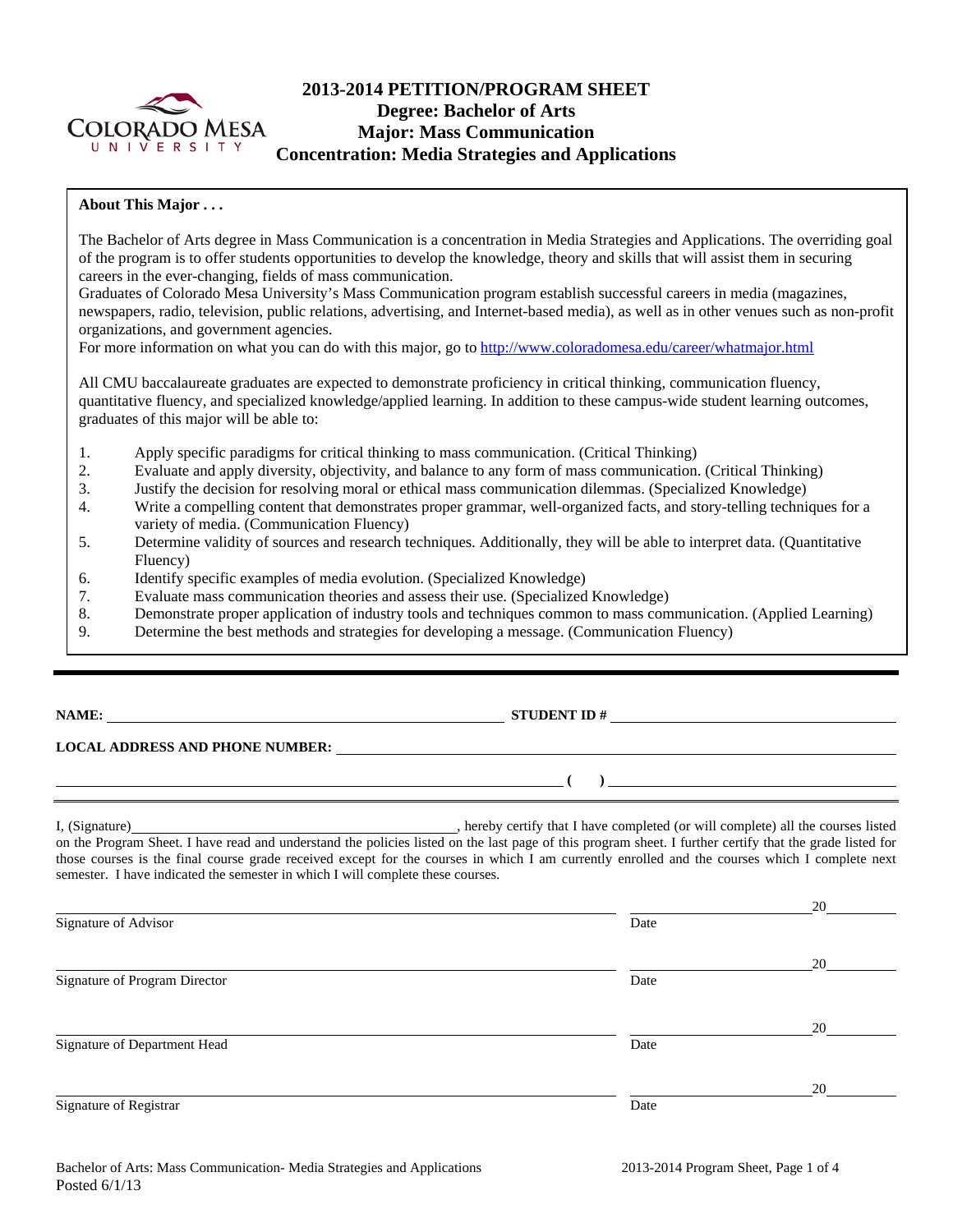#### **Students should work closely with a faculty advisor when selecting and scheduling courses prior to registration.**

Degree Requirements:

- 120 semester hours total (A minimum of 28 taken at CMU in no fewer than two semesters).
- 40 upper division credits (A minimum of 15 taken at the 300-400 course levels within the major at CMU).
- Pre-collegiate courses (usually numbered below 100) cannot be used for graduation.
- 2.00 cumulative GPA or higher in all CMU coursework
- 2.50 cumulative GPA or higher and grade of C or better in all classes in the major.
- When filling out the program sheet a course can be used only once.
- A student must follow the CMU graduation requirements either from 1) the program sheet for the major in effect at the time the student officially declares a major; or 2) a program sheet for the major approved for a year subsequent to the year during which the student officially declares the major and is approved for the student by the department head. Because a program may have requirements specific to the degree, the student should check with the faculty advisor for additional criteria. It is the student's responsibility to be aware of, and follow, all requirements for the degree being pursued. Any exceptions or substitutions must be approved by the student's faculty advisor and Department Head.
- See the "Undergraduate Graduation Requirements" in the catalog for additional graduation information.

**GENERAL EDUCATION REQUIREMENTS** (31 semester hours) See the current catalog for a list of courses that fulfill the requirements below. If a course is on the general education list of options and a requirement for your major, you must use it to fulfill the major requirement and make a different selection within the general education requirement.

| Course No Title                                                                                                                                                                                                                                                                                                                                     |  |  | Sem.hrs Grade Term/Trns |  |  |
|-----------------------------------------------------------------------------------------------------------------------------------------------------------------------------------------------------------------------------------------------------------------------------------------------------------------------------------------------------|--|--|-------------------------|--|--|
| <b>English</b> (6 semester hours, must receive a grade of "B" or better and<br>must be completed by the time the student has 60 semester hours.)<br>ENGL 111 English Composition<br>3 <sup>7</sup><br>$\overline{3}$<br><b>ENGL 112 English Composition</b><br>(ENGL 129, Honors English, may be substituted for ENGL 111 $\&$<br><b>ENGL 112.)</b> |  |  |                         |  |  |
| Math: MATH 110 or higher (3 semester hours, must receive a grade<br>of "C" or better, must be completed by the time the student has 60<br>semester hours.)                                                                                                                                                                                          |  |  |                         |  |  |
| <b>Humanities</b> (3 semester hours)                                                                                                                                                                                                                                                                                                                |  |  |                         |  |  |
| Social and Behavioral Sciences (6 semester hours)                                                                                                                                                                                                                                                                                                   |  |  |                         |  |  |
| <b>Natural Sciences</b> (7 semester hours, one course must include a lab)                                                                                                                                                                                                                                                                           |  |  |                         |  |  |
|                                                                                                                                                                                                                                                                                                                                                     |  |  |                         |  |  |
| <b>History</b> (3 semester hours)<br><b>HIST</b><br>__ _                                                                                                                                                                                                                                                                                            |  |  |                         |  |  |

Course No Title Sem.hrs Grade Term/Trns

#### **OTHER LOWER DIVISION REQUIREMENTS (6 semester hours)**

|        | <b>Kinesiology</b> (3 semester hours) |  |
|--------|---------------------------------------|--|
|        | KINE 100 Health and Wellness          |  |
| KINA 1 |                                       |  |
| KINA 1 |                                       |  |

\_\_\_\_\_\_ \_\_\_\_ \_\_\_\_\_\_\_\_\_\_\_\_\_\_\_\_\_\_\_\_\_\_\_\_ \_\_\_\_ \_\_\_\_\_ \_\_\_\_\_\_\_\_

**Applied Studies** (3 semester hours)

**FOUNDATION COURSES** ( 9 semester hours) Two **consecutive** classes in the **same** foreign language. Must receive a grade of "C" or better. FLAS 114 & 115 will **NOT** fulfill this requirement.

FLA\_\_ \_\_\_\_ \_\_\_\_\_\_\_\_\_\_\_\_\_\_\_\_\_\_\_\_\_\_\_\_ \_\_\_\_ \_\_\_\_\_ \_\_\_\_\_\_\_\_

FLA\_\_ \_\_\_\_ \_\_\_\_\_\_\_\_\_\_\_\_\_\_\_\_\_\_\_\_\_\_\_\_ \_\_\_\_ \_\_\_\_\_ \_\_\_\_\_\_\_\_ MASS 110 Mass Media: Impact & History 3

#### **MASS COMMUNICATION MEDIA STRATEGIES & APPLICATIONS CONCENTRATION REQUIREMENTS**

(50-51 semester hours) Must pass all courses with a grade of "C" or higher.

**Mass Communication Core** (26 semester hours)

| <b>MASS 140</b> | Media Theory Introduction      |      |  |
|-----------------|--------------------------------|------|--|
| <b>MASS 142</b> | Media Software Application     |      |  |
| <b>MASS 144</b> | Multimedia Storytelling        |      |  |
| <b>MASS 213</b> | Introduction to Media Writing  |      |  |
| <b>MASS 310</b> | Media Law and Ethics           |      |  |
| <b>MASS 397</b> | Practicum                      |      |  |
| <b>MASS 494</b> | Seminar, Theory and Research 4 |      |  |
| <b>MASS 498</b> | Senior Project Portfolio       |      |  |
| <b>MASS 499</b> | Internship                     | $5*$ |  |
|                 |                                |      |  |

\*Student may take more than 5 hours of Internship. Any hours beyond 5 may be included in the general Elective category on Page 3.

#### **Select at least four courses from the list of Strategy Courses below. (12 semester hours)**

| <b>MASS 251</b> | Mass Media: Advertising and<br>Promotions         | 3 |                         |
|-----------------|---------------------------------------------------|---|-------------------------|
| <b>MASS 313</b> | Broadcast Journalism Reporting 3                  |   |                         |
|                 | MASS 315 A SPECIALIZED WRITING FOR MEDIA, SCIENCE |   |                         |
| MASS 315 B      | Specialized Writing for Media, Sports 3           |   |                         |
| MASS 315 C      | Specialized Writing for Media, Health 3           |   |                         |
| MASS 315 D      | Specialized Writing for Media, Crime 3            |   |                         |
| MASS 317        | Writing Opinion for Impact                        | 3 |                         |
| <b>MASS 319</b> | Commercial Copy                                   | 3 |                         |
| <b>MASS 343</b> | Social Media                                      | 3 |                         |
| MASS 350        | <b>Public Relations Concepts</b>                  | 3 |                         |
| <b>MASS 415</b> | <b>Public Affairs Reporting</b>                   | 3 |                         |
| <b>MASS 417</b> | Writing for PR & Advertising                      | 3 |                         |
| <b>MASS 450</b> | <b>Public Relations Campaigns</b>                 | 3 |                         |
|                 |                                                   |   |                         |
| Course<br>No.   | Title                                             |   | Sem.hrs Grade Term/Trns |
| <b>MASS</b>     |                                                   |   |                         |
| <b>MASS</b>     |                                                   |   |                         |
| <b>MASS</b>     |                                                   |   |                         |
| <b>MASS</b>     |                                                   |   |                         |

\_\_\_\_\_\_ \_\_\_\_ \_\_\_\_\_\_\_\_\_\_\_\_\_\_\_\_\_\_\_\_\_\_\_\_ \_\_\_\_ \_\_\_\_\_ \_\_\_\_\_\_\_\_

**Fine Arts** (3 semester hours)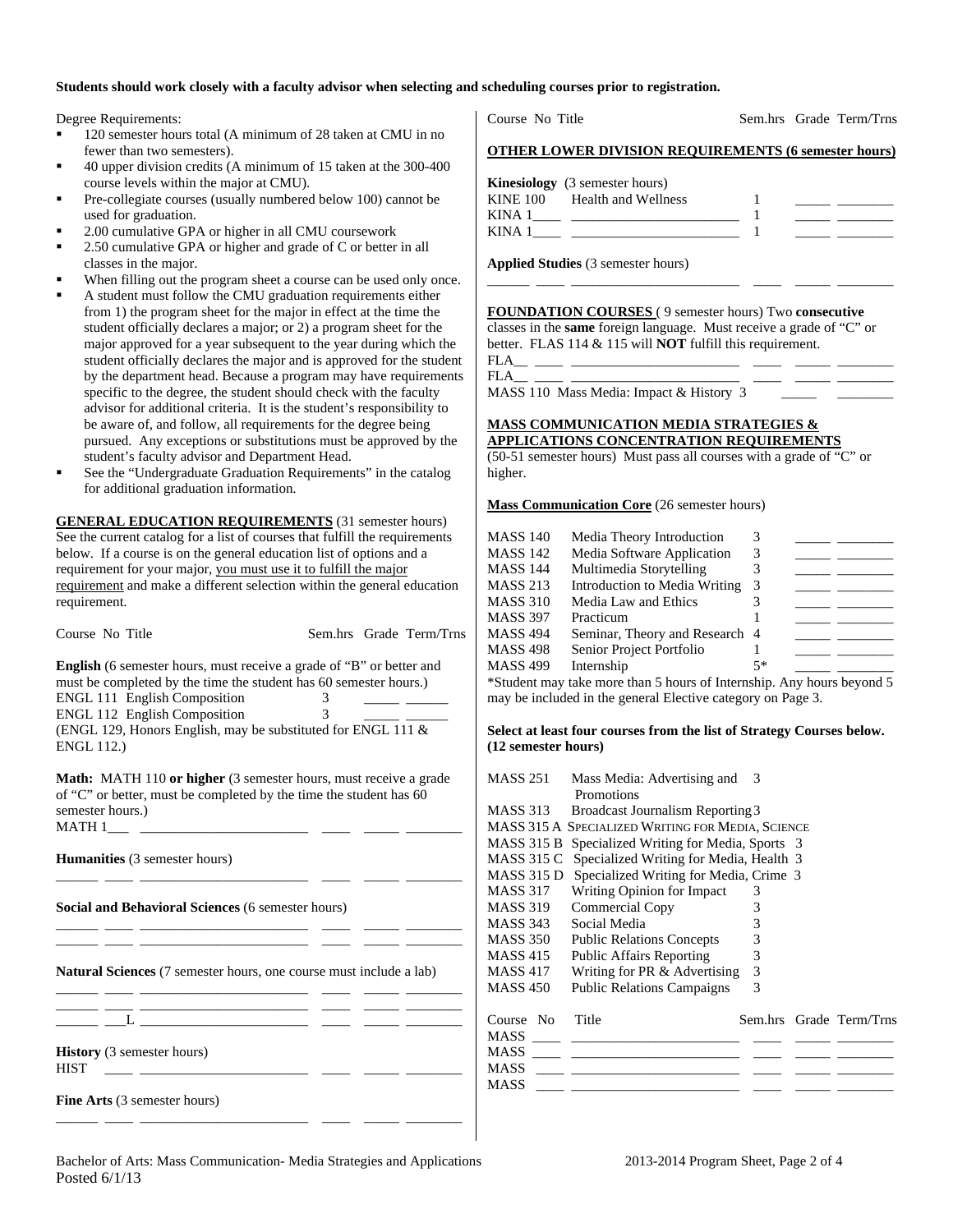| Select at least four courses from the list of Application Courses |  |
|-------------------------------------------------------------------|--|
| below. (12-13 semester hours)                                     |  |

| <b>MASS 261</b> | Audio Announcing and         | 4 |                         |
|-----------------|------------------------------|---|-------------------------|
|                 | Production                   |   |                         |
| <b>MASS 271</b> | Video Production I           | 3 |                         |
| <b>MASS 342</b> | Photojournalism I            | 3 |                         |
| <b>MASS 352</b> | Design and Editing for Print | 3 |                         |
| <b>MASS 371</b> | Video Production II          | 3 |                         |
| <b>MASS 441</b> | <b>Emerging Media</b>        | 3 |                         |
| <b>MASS 442</b> | Photojournalism II           | 3 |                         |
| <b>MASS 452</b> | Desktop Publishing           | 3 |                         |
| <b>MASS 471</b> | Video Production III         | 3 |                         |
| Course No       | Title                        |   | Sem.hrs Grade Term/Trns |
| <b>MASS</b>     |                              |   |                         |
| <b>MASS</b>     |                              |   |                         |
| <b>MASS</b>     |                              |   |                         |
| MASS            |                              |   |                         |
|                 |                              |   |                         |

**Electives** (All college level courses appearing on your final transcript, **not listed above** that will bring your total semester hours to 120 hours.) (23-24 semester hours: 0-11 semester hours of upper division may be needed.)

| Course No Title |  | Sem.hrs Grade Term/Trns |
|-----------------|--|-------------------------|
| $\sim$          |  |                         |
|                 |  |                         |
|                 |  |                         |
|                 |  |                         |
|                 |  |                         |
|                 |  |                         |
|                 |  |                         |
|                 |  |                         |
|                 |  |                         |
|                 |  |                         |
|                 |  |                         |
|                 |  |                         |
|                 |  |                         |

#### **SPECIAL REQUIREMENTS:**

In an effort to meet industry standards, Macintosh computers are used in all computer-based Mass Communication courses. Majors are strongly advised to consider purchasing a Macintosh and related print and web publication software for personal use.

To continue in the program and eventually graduate as Mass Communication – Media Strategies and Applications majors, students must earn a minimum grade of C in the major requirements within no more than three attempts.